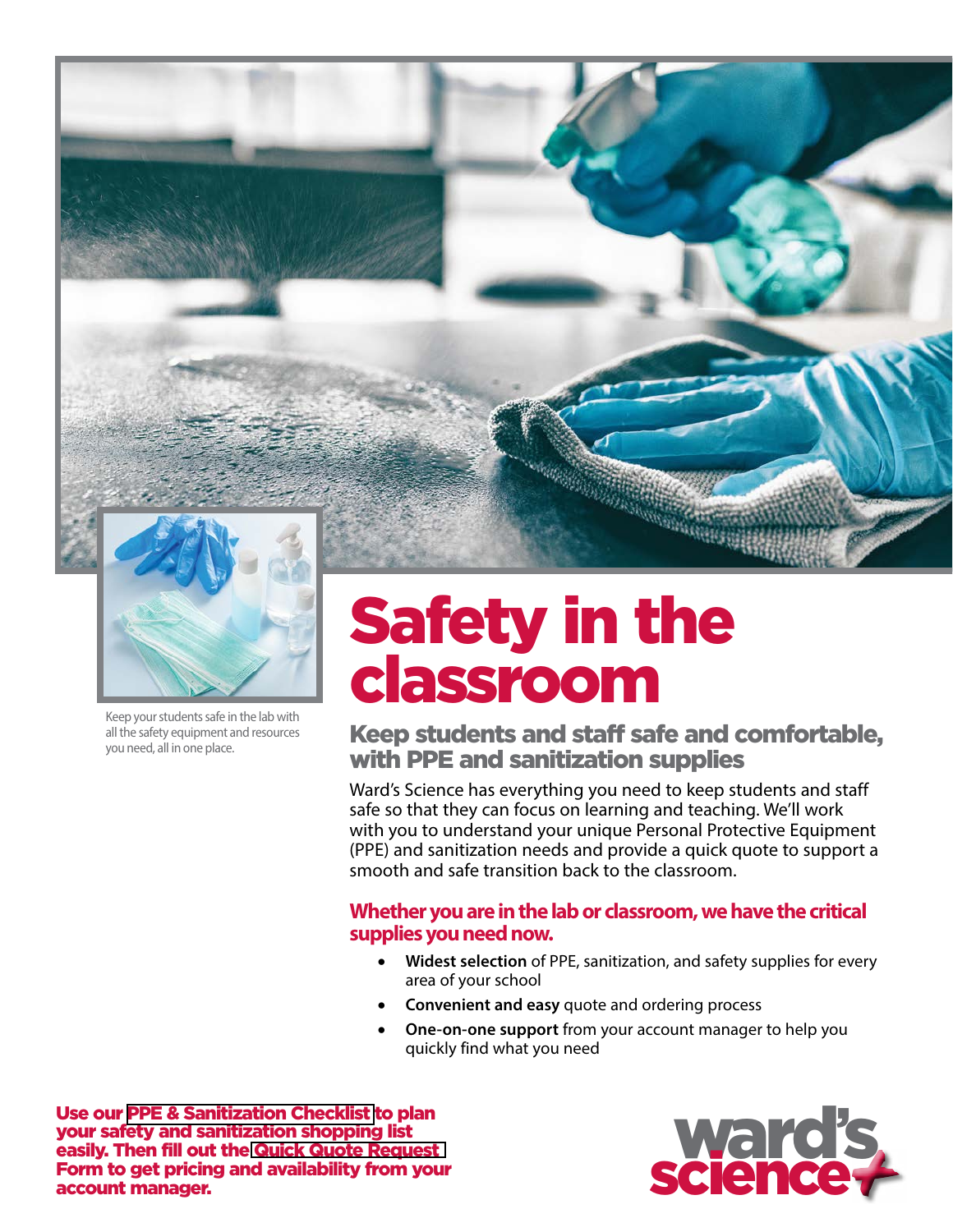### PPE & Sanitization Checklist for Educators & Administrators

<span id="page-1-0"></span>

Take the guesswork out of finding student-friendly, high-quality PPE supplies. Use the checklist below to plan your safety and sanitization shopping list to ensure every area of your school is covered. Share this checklist with your team.

#### Clinical  $\Box$  Disposable Digital Thermometers  $\Box$  Non-contact Infrared Thermometers Eye Protection  $\Box$  Adult Lab Spectacles  $\Box$  Student Lab Spectacles  $\Box$  Child Goggles  $\Box$  Child Safety Glasses  $\Box$  Direct Vent Goggles  $\Box$  Indirect Vent Goggles  $\Box$  Adult Chemical Splash Goggles Face Coverings  $\Box$  Face Shields  $\Box$  Student Cotton Face Masks  $\Box$  3-ply Disposable Face Masks, Adult and Child Sizes Protective Barriers/Sneeze Guards  $\Box$  Countertop Unit, with Pass-Through  $\Box$  Bolted-on Unit, Full Protection  $\Box$  Full Height Panel with Locking Casters  $\Box$  Acrylic Panel with Metal Feet Protective Wear  $\Box$  Disposable Bouffant Caps Disposable Non-Slip Shoe Covers  $\Box$  Disposable Isolation Gown Safety Signage  $\Box$  Floor Mats  $\Box$  Germs Stop Here  $\Box$  Must Wash Hands  $\Box$  Social Distancing Labels & Markers **Sians**  $\Box$  Handwashing/sanitizing  $\Box$  No Entry  $\Box$  No Visitor Posters  $\Box$  Coronavirus information/prevention Sanitization  $\Box$  Hand Sanitizer, various volumes  $\Box$  Disinfectant Solution  $\Box$  Goggle Sanitization Cabinet  $\Box$  Autoclave Cabinets  $\Box$  Surface Disinfectant  $\Box$  Disinfectant Wipes  $\Box$  Handwashing Stations  $\Box$  Sanitizing Stations  $\Box$  Drinking Fountain Lockout  $\Box$  Handheld Sanitizer  $\Box$  Airborne Bio-Decontamination Fog System  $\Box$  Airborne Bio-Decontamination Solution  $\Box$  Hand Soap Ventilation Systems  $\Box$  VWR Chemical Capture Filtration System  $\Box$  HEPA Filter for VWR Chemical Capture Filtration System  $\Box$  Laboratory Filtration

#### Ready to order? Complete the [PPE & Sanitization Quote Request Form](#page-2-0) on the next page for a quote.

*This information is not intended to provide guidance or direction to schools for PPE requirements, safe re-opening, cleaning, sanitization, and/or infection control. Please follow all CDC guidelines and refer to your state, local, and district requirements for more information about PPE recommendations and/or requirements in your area.* 

*Our industry is experiencing tight global supply of personal protection equipment {PPE) products. Some items shown here may be impacted.*  Pricing and availability are subject to change without notice. For current pricing and availability, please contact your account manager.<br>**Quoted quantities cannot be guaranteed until a P.O. is issued.** Find your account m

*Items shown are representative of a broader selection, all of which may not appear on our website but may be available upon demand. Additional specs and options may be available. Please [contact your account manager](https://www.wardsci.com/cms/Sales_Support) directly to discuss your specific needs and request* 

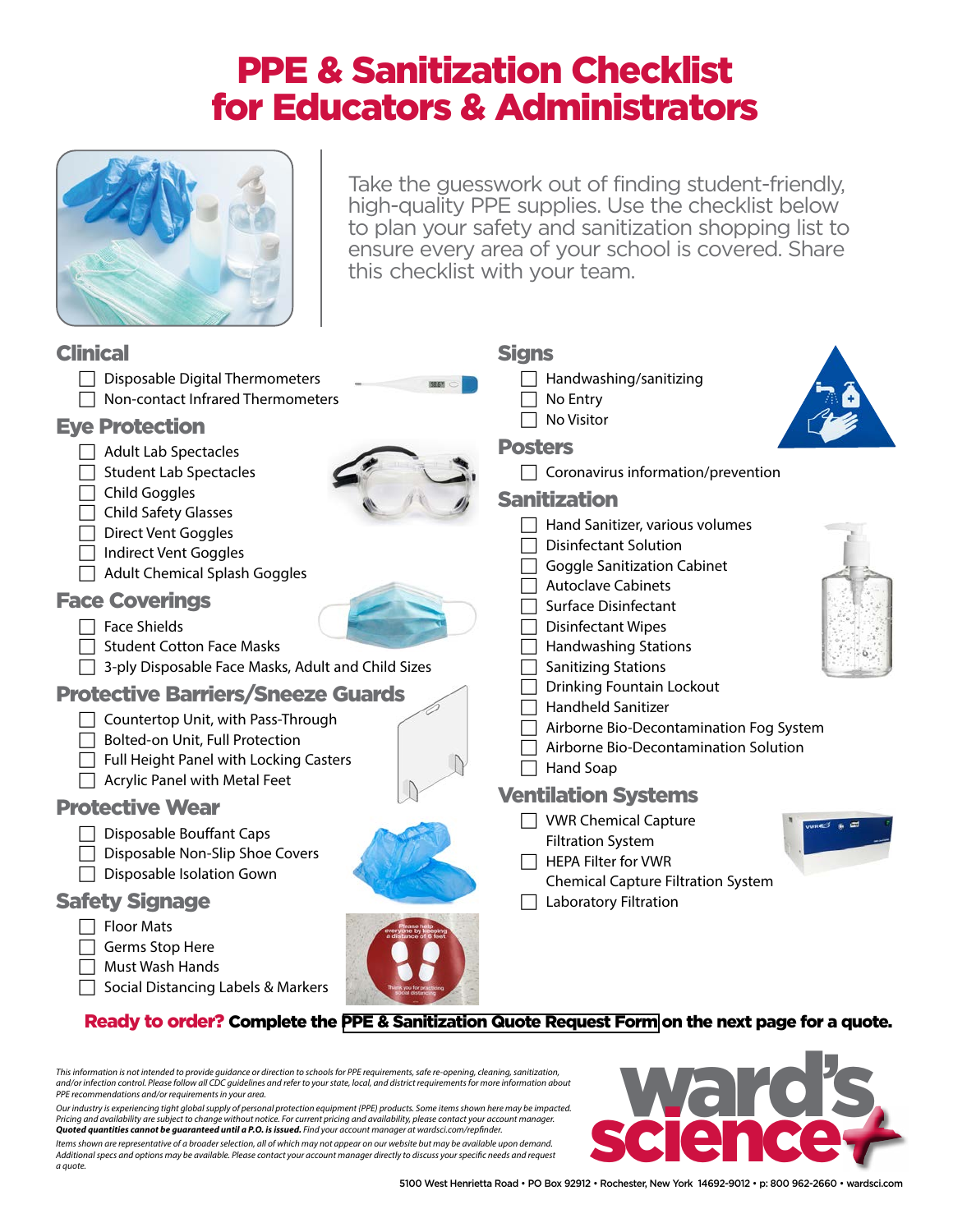## Ward's Science Safety Quick Quote Request:

#### <span id="page-2-0"></span>**Instructions:**

- 1. Complete contact information.
- 2. Enter the desired quantities of the items you wish to purchase.
- 3. Save and send the completed form as an attachment to your Ward's Science account manager for a quote. [\(Find your account manager at wardsci.com/repfinder\)](https://www.wardsci.com/cms/Sales_Support)

*Contact your account manager if you have any questions regarding these supplies or submitting a quote request.* 

#### **Contact Information:**

| First Name                     | Last Name_                                                |
|--------------------------------|-----------------------------------------------------------|
| School Name                    | District                                                  |
| Account Number (if applicable) | Best time to contact you: ◯ Morning ⊙ Afternoon ◯ Evening |
| Date items are needed by __    |                                                           |

#### **Select items and desired quantities:** *Quoted quantities cannot be guaranteed until a P.O. is issued*

| <b>Category &amp; Item Type</b> | <b>Description</b>                                                                              | <b>Quantity</b><br><b>Needed</b> | <b>Category &amp; Item Type</b> | <b>Description</b>                                                           | <b>Quantity</b><br><b>Needed</b> |
|---------------------------------|-------------------------------------------------------------------------------------------------|----------------------------------|---------------------------------|------------------------------------------------------------------------------|----------------------------------|
| <b>Clinical</b>                 |                                                                                                 |                                  | Masks                           | Child Reusable -3 Pack Prints                                                |                                  |
| <b>Thermometers</b>             | <b>Disposable Digital Thermometers</b>                                                          |                                  | Masks                           | 3-ply Disposable Face Mask Adult with Earloop                                |                                  |
| <b>Thermometers</b>             | AmSci No-Touch IR Thermometer                                                                   |                                  | <b>Protective Barriers</b>      |                                                                              |                                  |
| <b>Thermometers</b>             | FDA-Cleared Non-contact Infrared<br><b>Forehead Thermometer</b>                                 |                                  | Sneeze Guards                   | <b>Bolted-On Unit, Full Protection</b>                                       |                                  |
| <b>Thermometers</b>             | Non-Contact Infrared Forehead Thermometers                                                      |                                  | Sneeze Guards                   | 24"H x 24"W Plain Front                                                      |                                  |
|                                 |                                                                                                 |                                  | <b>Sneeze Guards</b>            | 24"H x 24"W Cut out at Bottom                                                |                                  |
| <b>Eye Protection</b>           |                                                                                                 |                                  | Sneeze Guards                   | 24"H x 36"W Plain Front                                                      |                                  |
| <b>Safety Glasses</b>           | <b>Adult Laboratory Spectacles</b>                                                              |                                  | Sneeze Guards                   | 24"H x 36"W Cut Out at Bottom                                                |                                  |
| <b>Safety Glasses</b>           | <b>Student Laboratory Spectacles</b>                                                            |                                  | Sneeze Guards                   | <b>Full Height Panel with Locking Casters</b>                                |                                  |
| Safety Glasses                  | <b>Child Safety Glasses</b>                                                                     |                                  | <b>Protective Wear</b>          |                                                                              |                                  |
| Goggles                         | Indirect Vent Goggles                                                                           |                                  | Gowns                           | Disposable Isolation Gowns-Fluid Resistant, Tie Back                         |                                  |
| Goggles                         | Goggle Clear Lens Direct Vent Mini                                                              |                                  | Gowns                           | Disposable Isolation Gown (Level 2)-One size                                 |                                  |
| Goggles                         | Direct Vent Mini Goggle Anti-Fog Lens                                                           |                                  | Aprons                          | <b>Adult Vinyl Apron</b>                                                     |                                  |
| Goggles                         | Indirect Vent Mini Goggle Clear Lens                                                            |                                  | Aprons                          | <b>Student Vinyl Apron</b>                                                   |                                  |
| Goggles                         | Indirect Vent Mini Goggle Anti-Fog Lens                                                         |                                  | Aprons                          | X-Small Vinyl Apron                                                          |                                  |
| Goggles                         | <b>Child Goggles</b>                                                                            |                                  | Aprons                          | Polyethylene Disposable Apron                                                |                                  |
| <b>Face Covering</b>            |                                                                                                 | Lab Coats                        | Unisex Reusable Lab Coat        |                                                                              |                                  |
| <b>Face Shield</b>              | <b>Face Shields</b>                                                                             |                                  | Lab Coats                       | <b>Student Laboratory Coats</b>                                              |                                  |
| Masks                           | 3-ply Disposable Face Mask for Children                                                         |                                  | <b>Student Safety Kit</b>       |                                                                              |                                  |
| Masks                           | Meltblown Cloth Material-PP Nonwoven Filter Fabric<br>Mask (elastic ear bands 25 gsm BFE > 95%) |                                  | <b>Head Covers</b>              | Safety Supply Kits<br><b>Disposable Bouffant Caps</b>                        |                                  |
| Masks                           | Protective Masks, 4-Layer, 20/Pack Individually Wrapped                                         |                                  | <b>Shoe Covers</b>              | Disposable Non-Slip Shoe Covers                                              |                                  |
| Masks                           | Disposable 3-Layer Medical Masks                                                                |                                  | <b>Safety Signage</b>           |                                                                              |                                  |
| Masks                           | Child, Reusable with Pocket                                                                     |                                  | Poster                          | Covid-19 Coronavirus Disease (informational), 22" x 17",<br>Laminate Plastic |                                  |